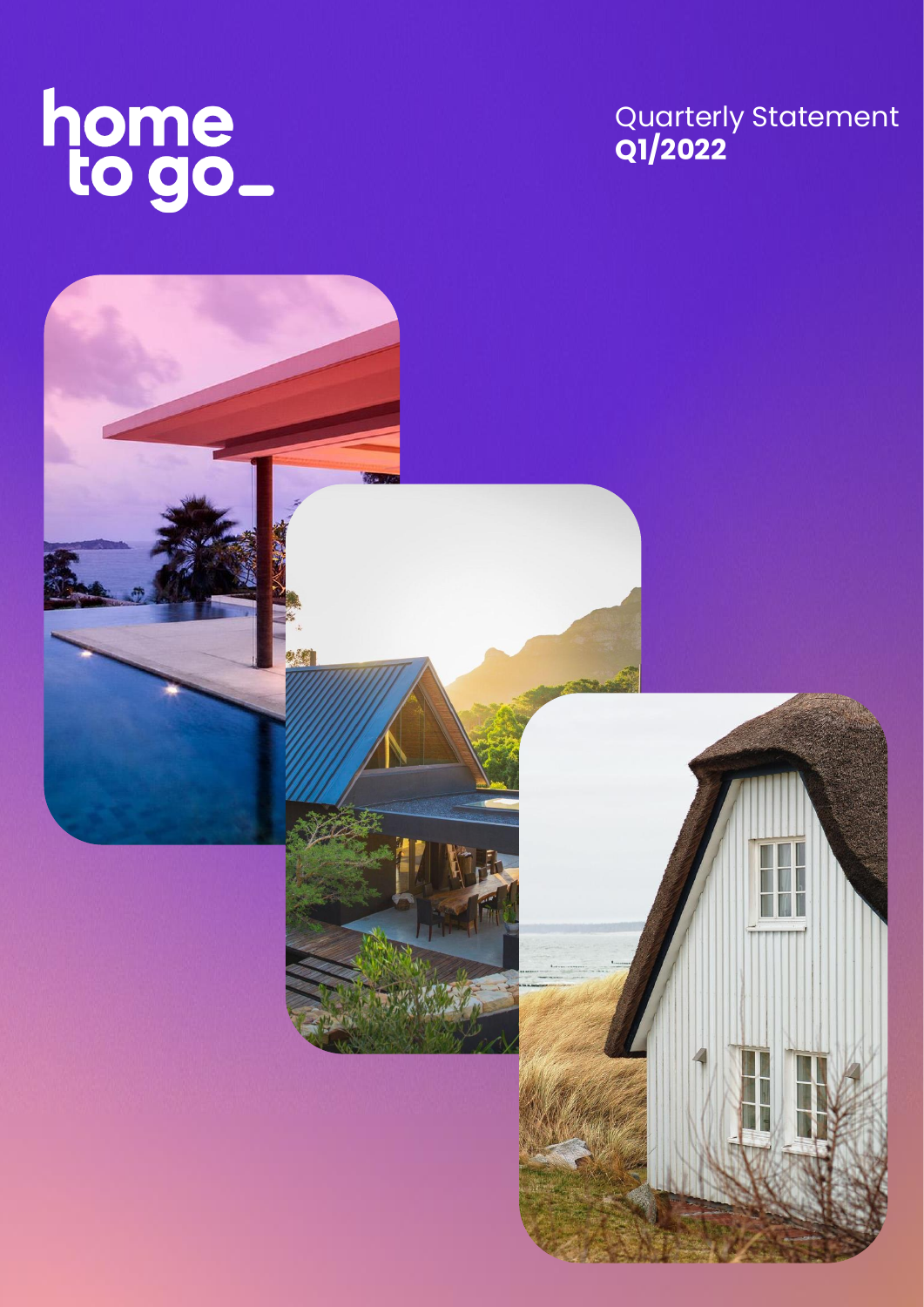# **Strong Performance in Q1 with 98% growth in IFRS Revenues and highest Booking Revenues on record, HomeToGo updates guidance for 2022**

**2022 is off to a strong start** amid broad-based recovery in travel demand, a strong European business and continued shift to onsite:

- **Strong Booking Revenues growth** of 38.8% year-over-year to EUR 43.4 million in the first three months of 2022, with onsite Booking Revenues growth of 184.5%. Growth has been enabled by a continued robust recovery in travel demand in general with travelers again increasingly booking their spring vacation. Travelers also continue to seek the safety, ease and flexibility that alternative accommodation offers.
- **• Outstanding strong IFRS Revenues** growth of 98.4% year-over-year to EUR 18.9 million driven by a strong onsite business (+425.9% year-over-year).
- **Profitability**, as measured by adjusted EBITDA, improved compared to the prior year period, above all by improvements along all major cost lines, in particular in marketing and sales costs. We generated an adjusted EBITDA of EUR (22.3)m and an adjusted EBITDA margin of (118.3)% (prior-year period: (167.4)%).

**Updated FY/2022 outlook:** Amid a strong growth performance and the acquisition of e-domizil GmbH by HomeToGo at the end of Q1/2022, we are updating our outlook to account for the positive consolidation effects resulting from the acquisition. We now expect IFRS Revenues growth of 40% to 50% to EUR 133m - EUR 143m. Adjusted EBITDA is expected to be in the range of EUR (22)m to EUR (32)m, corresponding to a margin of (15)% to (24)%.

#### **Key drivers of our financial performance include:**

- **Strong onsite business** (where the complete transaction from discovery to payment happens on HomeToGo domains without the user being referred to a third-party supplier website), with onsite Booking Revenues share accelerating to 55.3% in Q1/2022 having more than doubled year-over-year from 26.3%.<sup>1</sup> In absolute terms, onsite Booking Revenues grew by 184.5% year-over-year to EUR 22.3 million.
- **Take Rate increased** to 9.1% in Q1/2022 (+2.0 percentage points year-over-year) owing to a higher onsite share.

#### **Q1/2022 business highlights:**

- **• Acquisition of e-domizil GmbH** to further strengthen our ecosystem, with more than 370,000 offers and localized domains in 14 countries, among them Austria, Germany, France, Italy, Spain, and Switzerland. e-domizil GmbH operates entirely onsite, at above HomeToGo's average Take Rate and is already profitable. As such, it strongly supports to our path to break-even. We started first-time consolidation of e-domizil GmbH as of April 1, 2022.
- **Becoming the go-to destination for our travelers** through innovative enhancements in our product for our customers. In Q1/2022 we successfully implemented new features like the side-by-side overview on our iOS App that eases the comparison process by providing a side-by-side overview of the main attributes of each accommodation. Users can directly shortlist their favorite accommodations from the search result list and then compare them side-by-side in a single, separate view.
- **• Subscriptions & Services** closed Q1/2022 with EUR 3.2m Revenues, growing 107.8% Year-over-Year, with particular strong contribution from AMIVAC, which has been acquired early this year and provides subscription listing services for both homeowners and professional agencies.
- **Our cash position** of EUR 183.8m including cash and cash equivalents and other short-term highly liquid financial assets at the end of Q1/2022 remains robust enabling further growth of our business through both organic and inorganic channels.

 $1$  Booking Revenues net of Subscriptions & Services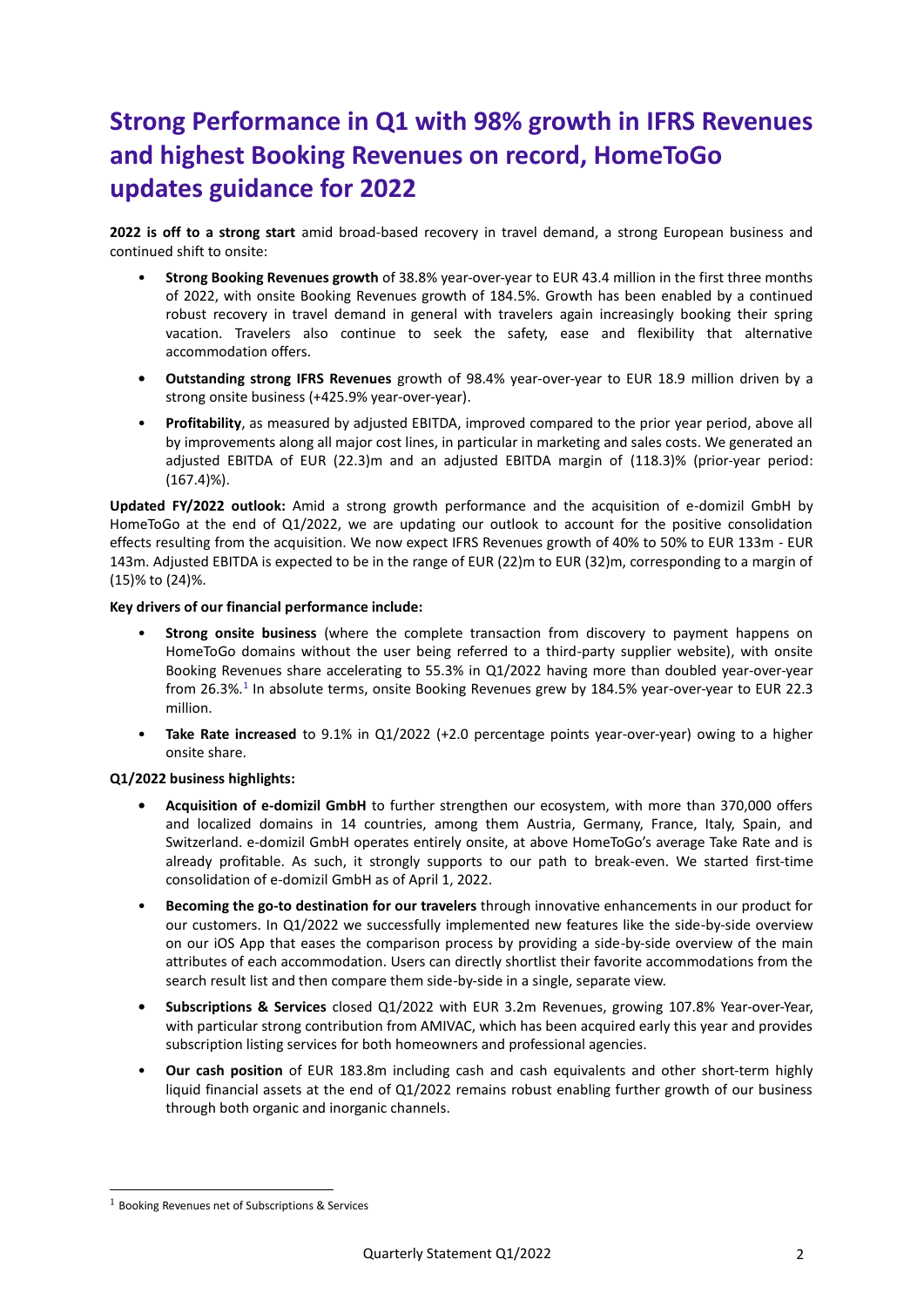| <b>KPIs</b>                                                                                   | Q1/2022          | Q1/2021     | y/y Change    |
|-----------------------------------------------------------------------------------------------|------------------|-------------|---------------|
| <b>Gross Booking Value (EUR thousands)</b>                                                    | 458,496          | 432,645     | 6.0%          |
| <b>GBV CPA</b>                                                                                | 343,869          | 382,242     | $(10.0)\%$    |
| <b>GBV</b> (estimated)                                                                        | 114,627          | 50,403      | 127.4%        |
|                                                                                               |                  |             |               |
| <b>Bookings</b> (#)                                                                           | 289,616          | 263,800     | 9.8%          |
| <b>CPA Onsite</b>                                                                             | 199,384          | 71,482      | 178.9%        |
| <b>CPA Offsite</b>                                                                            | 90,232           | 192,318     | $(53.1)\%$    |
| CPA Basket Size <sup>(1)</sup> (EUR)                                                          | 1,167            | 1,469       | $(20.6)\%$    |
| Take Rate <sup>(2)</sup>                                                                      | 9.1%             | 7.1%        | 28.2%         |
| Booking Revenues <sup>(3)</sup> (EUR thousands)                                               | 43,438           | 31,306      | 38.8%         |
| <b>CPA Onsite</b>                                                                             | 22,264           | 7,824       | 184.5%        |
| <b>CPA Offsite</b>                                                                            | 10,059           | 20,273      | $(50.4)\%$    |
| CPC + CPL                                                                                     | 7,920            | 1,672       | 373.8%        |
| <b>Subscriptions &amp; Services</b>                                                           | 3,195            | 1,538       | 107.8%        |
| <b>Booking Revenues onsite share</b> <sup>(4)</sup>                                           | 55.3%            | 26.3%       | +29ppt        |
|                                                                                               |                  |             |               |
| <b>Cancellations (EUR thousands)</b>                                                          | (6, 824)         | (7, 338)    | 12.4%         |
| <b>Cancellation Rate</b>                                                                      | 15.7%            | 23.4%       | +8ppt         |
| <b>IFRS Revenues<sup>(5)</sup> (EUR thousands)</b>                                            | 18,864           | 9,510       | 98.4%         |
| <b>CPA Onsite</b>                                                                             | 3,695            | 703         | 425.9%        |
| <b>CPA Offsite</b>                                                                            | 4,096            | 5,604       | (26.9)%       |
| CPC + CPL                                                                                     | 7,877            | 1,666       | 372.8%        |
| <b>Subscriptions &amp; Services</b>                                                           | 3,195            | 1,538       | 107.8%        |
| Adj. EBITDA <sup>(6)</sup> (EUR thousands)                                                    | (23,093)         | (16,082)    | $(43.6)\%$    |
| One-off items                                                                                 | $\overline{775}$ | 161         | nm            |
| Adj. EBITDA excl. one-off exp.                                                                | (22, 318)        | (15, 921)   | $(40.2)\%$    |
| Adj. EBITDA margin                                                                            | $(118.3)\%$      | $(167.4)\%$ | $+49$ ppt     |
|                                                                                               |                  |             |               |
| Cash & cash equivalents + other highly liquid short-<br>term financial assets (EUR thousands) | 183,785          | 45,625      | 302.8%        |
| Equity (EUR thousands) <sup>(7)</sup>                                                         | 274,914          | 300,687     | (8.6)%        |
| Equity ratio <sup>(7)</sup>                                                                   | 82.8%            | 82.3%       | $-\text{ppt}$ |
| <b>Employees (end of period)</b>                                                              | 375              | 346         | 8.4%          |

(1) CPA basket size is defined as CPA Gross Booking Value per booking, before cancellations

(2) Take Rate is defined as Booking Revenues divided by Gross Booking Value (excl. Hotels and Subscriptions & Services)

(3) Non-IFRS operating metric to measure performance, which we define as the net Euro value generated by transactions on our platform in a period (CPA, CPC, CPL, etc.) before cancellations. Booking Revenue does not correspond to, and should not be considered as alternative or substitute for, revenue recognized in accordance with IFRS

(4) Booking Revenues net of Subscriptions & Services

(5) CPA IFRS Revenues recognized on check-in date. Only this metric is shown by IFRS Revenues Recognition Date (Check-In Date for Bookings); all other metrics are by performance/booking date; quarterly figures are unaudited

(6) Adjusted for expenses for share-based compensation

(7) As of March 31, 2022 and December 31, 2021 respectively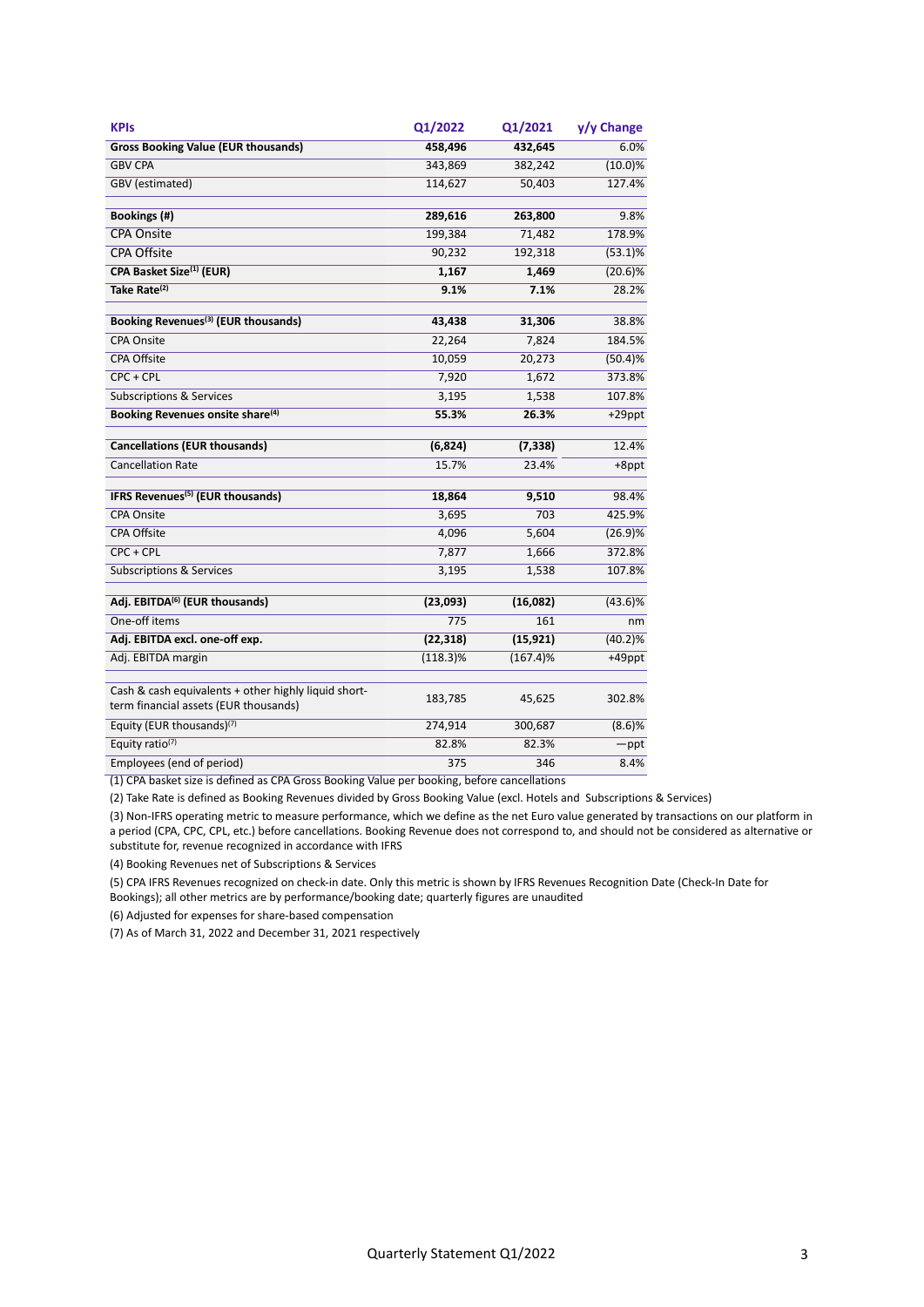## **1. Report on Economic Position**

### 1.1 Financial Performance of the Group

The financial year 2022 is off to a strong start. Booking Revenues and IFRS Revenues grew by 38.8% and 98.4% respectively compared to the corresponding prior-year period. Growth has been enabled by a continued robust recovery in travel demand in general and an ongoing shift of travelers to alternative accommodations. The latter mirrors well the "new zeitgeist" of travel as travelers seek the safety, ease and flexibility that alternative accommodation offers. Additionally, we saw an outstanding growth in our CPA onsite business (+184.5% growth in CPA Onsite Booking Revenues and 425.9% growth in CPA Onsite IFRS Revenues, each year-over-year), outperforming our overall growth and thus contributed overproportionally to Booking and IFRS Revenues growth amid higher than average Take Rates. Geographically, the strong growth momentum has been driven by our European business, particularly in the DACH and BeNeLux region.

Profitability, improved in Q1/2022 above all by improvements along all major cost lines, in particular in sales & marketing costs. We generated an adjusted EBITDA of EUR (22.3)m and an adjusted EBITDA margin of (118.3)% (prior-year period: (167.4)%).

## Development of Gross Booking Value (GBV) and Booking Revenues

In Q1/2022, we increased Gross-Booking-Value by EUR 25.9m compared to the prior-year period to EUR 458.5m, resulting in the second-highest GBV on record. This corresponds to year-on-year GBV growth of 6.0%. At the same time, we saw CPA onsite GBV growing 154% year-over-year, hence multiple times faster than our overall GBV and thus paying well into our strategic priority of shifting more of our business volume to onsite.

While the number of bookings grew by 9.8%, Basket Size decreased as expected because of destination mix effects, with growth most pronounced in our European business, particularly in the DACH and BENELUX markets. This provides further evidence the market is returning to its more traditional seasonal patterns in terms of booking behavior, with Europeans booking their summer holidays earlier, while the US travelers typically book their holidays on shorter notice.

As a result of a continued shift of our business volume to CPA onsite, we were able to further expand our average Take Rate year-over-year. Our Take Rate improved to 9.1% in Q1/2022, representing a year-on-year increase of 2.0 percentage points. Consequently, Booking Revenues grew in relative terms multiple times faster than GBV during Q1/2022 compared to the prior year period. Booking Revenues grew by 38.8% or EUR 12.1m to EUR 43.4m.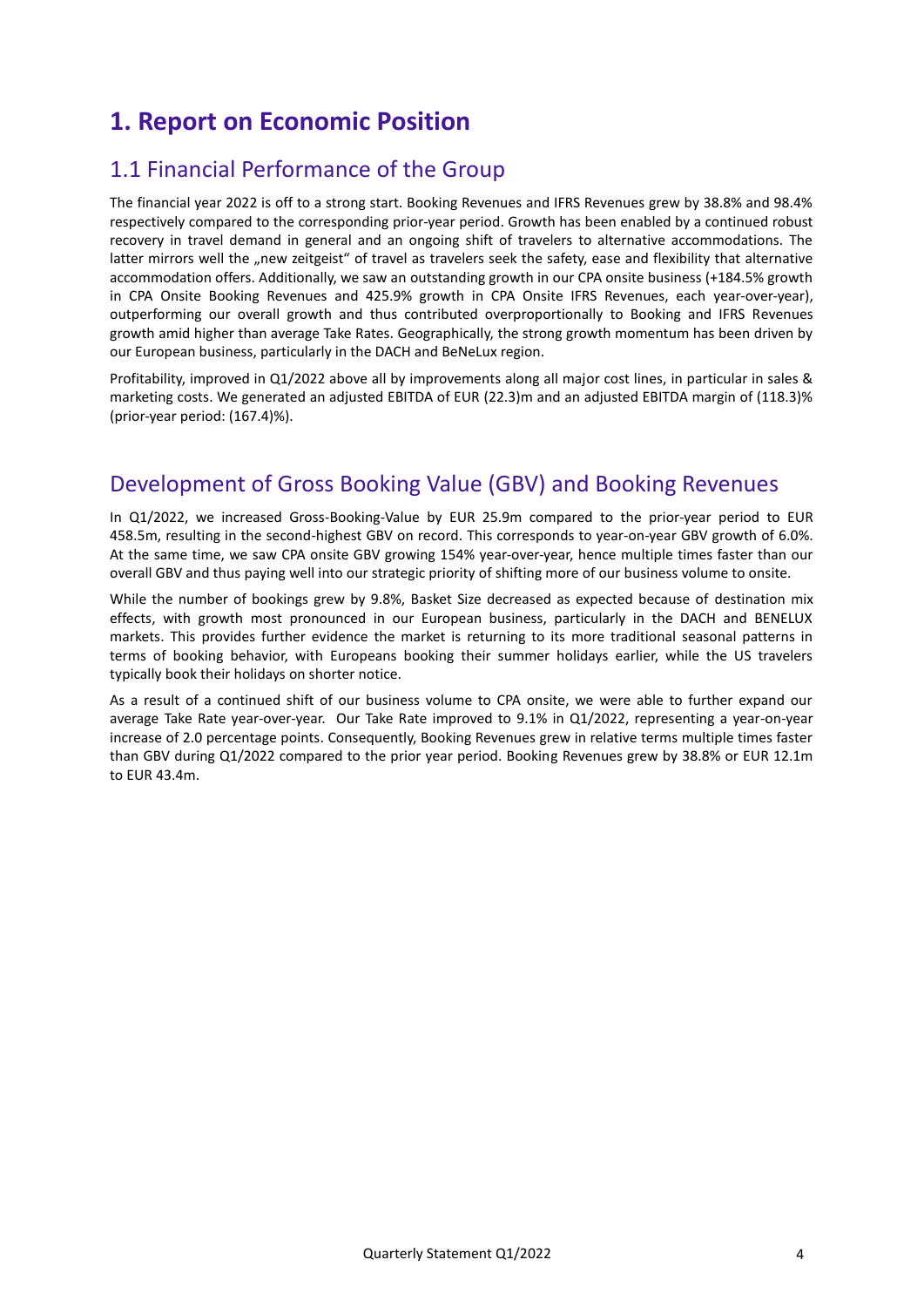Consolidated IFRS Statement of Profit or Loss

| in EUR thousands                       | Q1/2022     | Q1/2021     | y/y Change  |
|----------------------------------------|-------------|-------------|-------------|
| <b>Revenues</b>                        | 18,864      | 9,510       | 98.4%       |
| Cost of revenues                       | (1,679)     | (743)       | $(125.8)\%$ |
| <b>Gross profit</b>                    | 17,185      | 8,767       | 96.0%       |
| Product development and operations     | (6, 521)    | (4, 483)    | (45.5)%     |
| Marketing and sales                    | (32, 714)   | (20, 552)   | (59.2)%     |
| General and administrative             | (8,030)     | (4,926)     | $(63.0)\%$  |
| Other expenses                         | (23)        | (27)        | (15.7)%     |
| Other income                           | 639         | 578         | 10.4%       |
| <b>Profit (loss) from operations</b>   | (29, 465)   | (20, 643)   | 42.7%       |
| Finance income                         | 3           |             | n.m.        |
| Finance costs                          | (582)       | (3, 134)    | (81.4)%     |
| Profit (loss) before tax               | (30,044)    | (23, 777)   | (26.4)%     |
| Income taxes                           | (182)       | (28)        | n.m.        |
| Net profit (loss)                      | (30, 227)   | (23, 805)   | (27.0)%     |
| Other comprehensive loss               | (25)        |             | n.m.        |
| <b>Total comprehensive loss</b>        | (30, 252)   | (23, 805)   | $(27.1)\%$  |
| <b>Profit (loss) from operations</b>   | (29, 465)   | (20, 643)   | $(42.7)\%$  |
| Depreciation and amortization          | 1,367       | 979         | (39.7)%     |
| Share-based payments expenses          | 5,005       | 3,582       | $(39.7)\%$  |
| <b>Adjusted EBITDA</b>                 | (23,093)    | (16,082)    | $(43.6)\%$  |
| One-off items                          | 775         | 161         | 380.7%      |
| Adjusted EBITDA excl. one-off expenses | (22, 318)   | (15, 921)   | $(40.2)\%$  |
| Adj. EBITDA margin                     | $(118.3)\%$ | $(167.4)\%$ | +49ppt      |

IFRS Revenues almost doubled and increased by more than EUR 9.4m or 98.4% to EUR 18.9m during Q1/2022, on the back of an outstanding increase in onsite transactions, with onsite IFRS Revenues growth of 425.9% year-over-year, and thus Take Rate, strong travel activities during early spring and increased brand awareness. We achieved a further growth spurt from our Subscriptions & Services products.

#### **Development of adjusted EBITDA**

The Group recorded adjusted EBITDA of EUR (22.3)m in Q1/2022 (prior-year period: EUR (15.9)m). The improvement in the adjusted EBITDA margin of 49.1 percentage points to (118.3)% (Q1 2021: (167.4)%), was driven by margin improvements in all operating cost lines, especially in marketing costs.

Cost of sales rose by EUR 0.9m to EUR (1.7)m, leading to a gross margin decrease of 1.1 percentage points as cost of sales increased by more than revenues. The development of cost of sales can largely be explained by increased hosting costs reflecting the higher amount of bookings and offers.

The marketing and sales cost ratio of (173.4)% improved by 42.7 percentage points compared to the prior-year period, largely benefited from strong organic demand and generally high business volume. In absolute terms marketing and sales costs increased by EUR 12.2m, reflecting our continued customer acquisition and retention investments supported by our ROI-based marketing approach. It is important to note, that marketing costs are usually very high in terms of IFRS Revenues during the first quarter of a respective year to generate traffic and bookings, while most of the resulting IFRS Revenues from these investments will be recognized at a later point in time (i.e., at the time travelers check-in at their booked destination).

Product development costs increased from EUR 4.5m in the prior-year period to EUR 6.5m in Q1/2022, decreasing by 12.6 percentage points in proportion to IFRS Revenues. The ratio improved mainly due to economies of scale.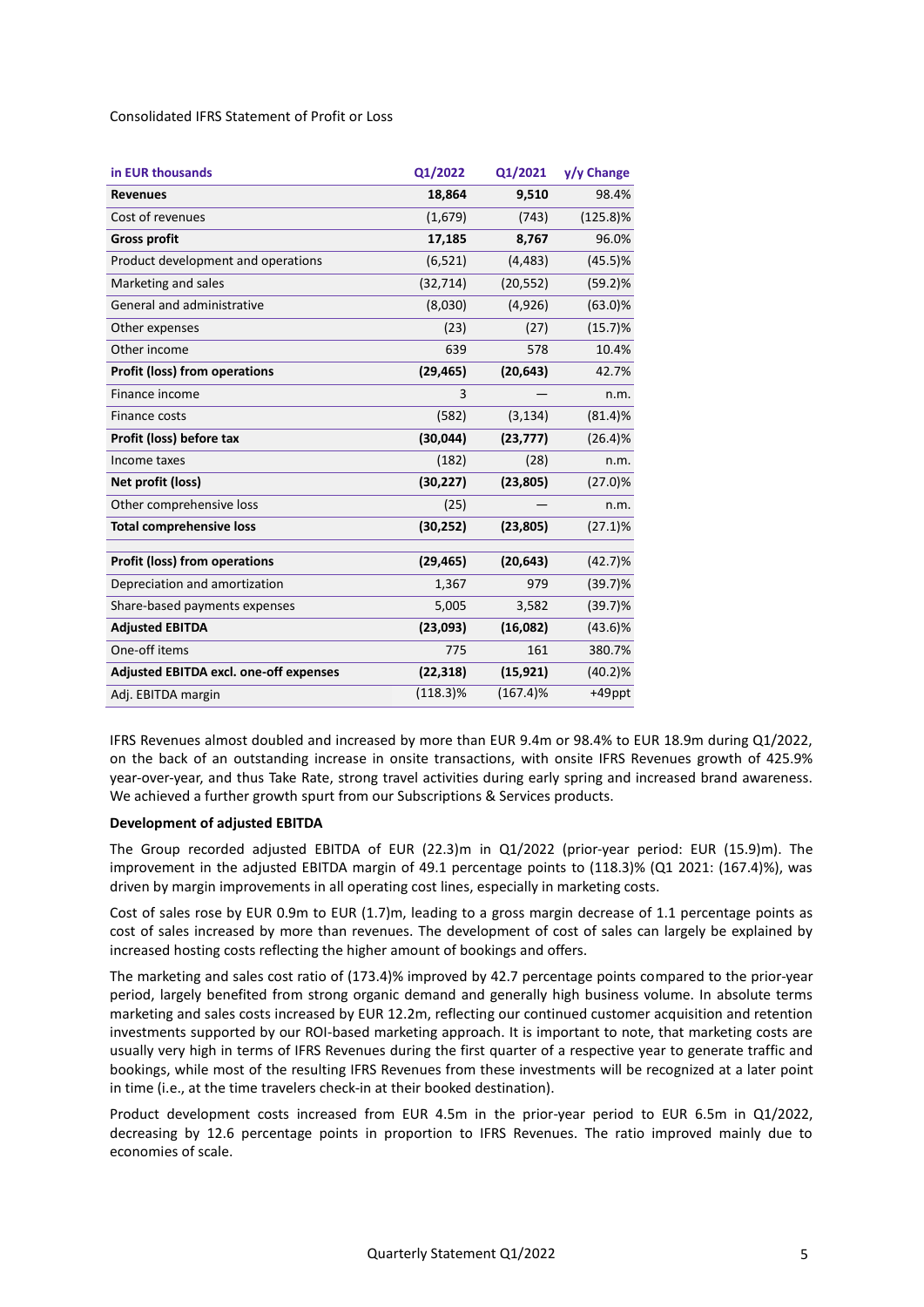Administrative expenses increased from EUR 4.9m in the prior-year period to EUR 8.0m in Q1/2022, decreasing by 9.2 percentage points in proportion to IFRS Revenues. The ratio also improved mainly due to economies of scale.

The following table provides an overview of the adjustments and our one-off expenses:

| <b>Adjusted EBITDA reconciliation in EUR</b>  | Q1/2022   | Q1/2021     |
|-----------------------------------------------|-----------|-------------|
| <b>Profit (loss) from operations</b>          | (29, 465) | (20, 643)   |
| Depreciation and amortization                 | 1,367     | 979         |
| Share-based payment expenses                  | 5,005     | 3,582       |
| thereof recognized in:                        |           |             |
| Product development and operations            | 1,184     | 468         |
| Marketing and sales                           | 480       | 835         |
| General and administrative                    | 3,341     | 2,279       |
| <b>Adjusted EBITDA</b>                        | (23,093)  | (16,082)    |
| One-off expenses                              | 775       | 161         |
| thereof:                                      |           |             |
| Mergers and Acquisitions                      | 709       | 92          |
| Other                                         | 66        | 69          |
| <b>Adjusted EBITDA excl. one-off expenses</b> | (22, 318) | (15, 921)   |
| Adj. EBITDA margin                            | (118.3)%  | $(167.4)\%$ |

### 1.2 Cash-flow Statement

In Q1/2022, HomeToGo generated a negative cash flow from operating activities of EUR 19.9m (prior year: negative EUR 13.9m). The negative operating cash flow in Q1/2022 is mainly a result of a negative net income and a strong increase in marketing payables, reflecting our continued customer acquisition and retention investments as seen by our strong Booking Revenues backlog.

Cash outflow from investing activities is mainly impacted by EUR (47.5)m as part of the acquisition of e-domizil GmbH in the amount of EUR 42.5m at the end of Q1/2022 and the payment of EUR 5.0m that was previously held back as part of the acquisition of Smoobu during Q1/2021.

In Q1/2022, the cash flow from financing activities amounted to EUR (1.3)m and includes payments for the principal portion of lease liabilities and payments for outstanding loans.

Overall, our cash position (consisting of cash and cash equivalents and other short-term highly liquid financial assets) decreased by EUR 69.1m during Q1/2022, resulting in a carrying amount of EUR 183.8m as of March 31, 2022. The current cash position enables us to invest through the cycle and to finance the growth of our business both in a flexible organic and inorganic manner.

| (in EUR thousands)                                       | 31/3/2022 | 31/3/2021 |
|----------------------------------------------------------|-----------|-----------|
| Cash and cash equivalents at the beginning of the period | 152,944   | 36,237    |
| Cash flow from operating activities                      | (19, 889) | (13, 860) |
| Cash flow from investing activities                      | (47, 923) | (13, 521) |
| Cash flow from financing activities                      | (1, 335)  | 36,349    |
| Foreign currency effects                                 | 228       | 419       |
| Cash and cash equivalents at end of the period           | 84,026    | 45,625    |
| Other highly liquid short-term financial assets          | 99,760    |           |
| <b>Cash position</b>                                     | 183,785   | 45,625    |

#### **Condensed statement of cash flows**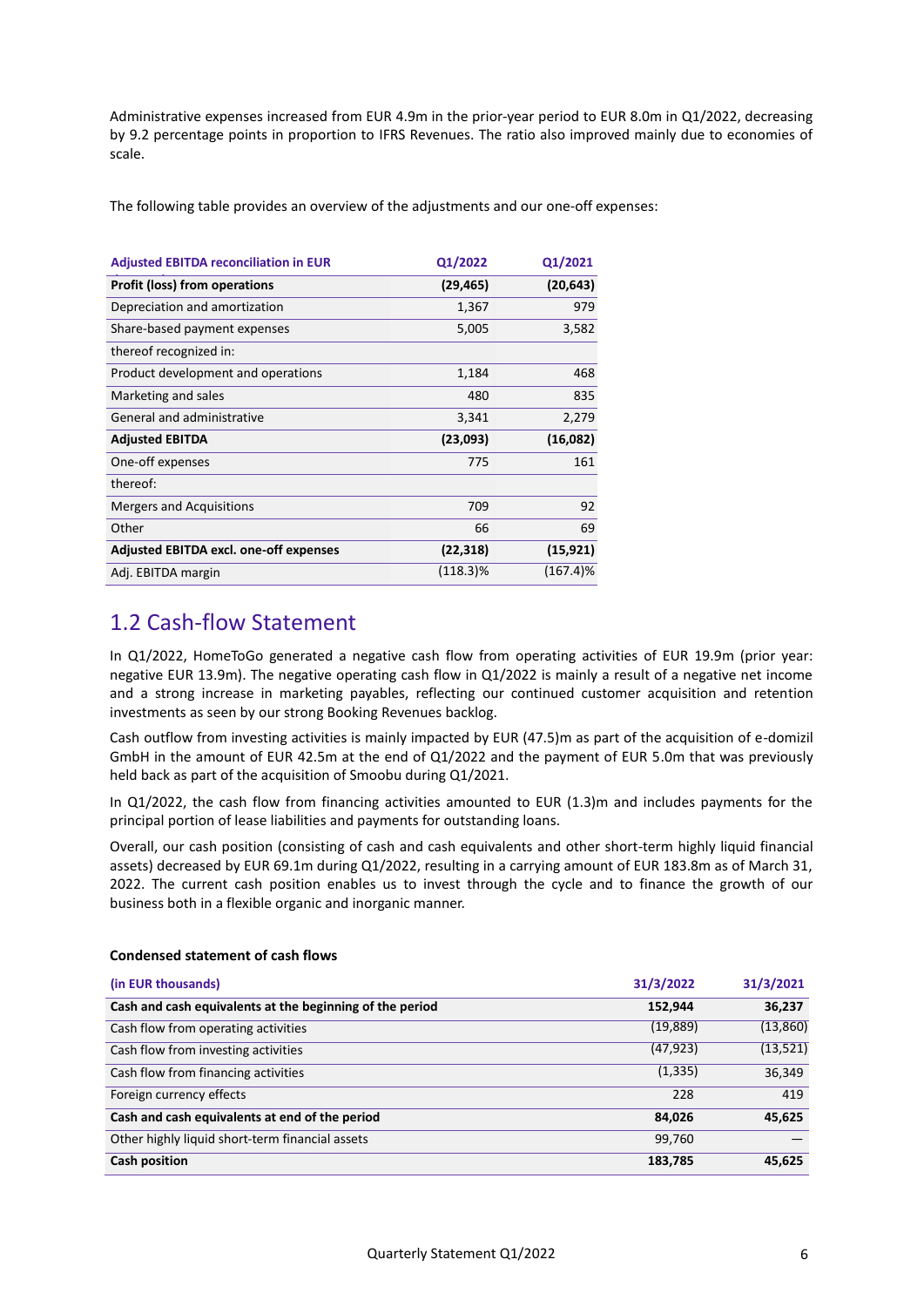### 1.3 Financial Position

Following the acquisition of AMIVAC at the beginning of 2022, the Group's increase in intangible assets in the amount of EUR 4.0m during Q1/2022 is explained by the increase in customer relationships, brand assets as well as goodwill recognized as part of the acquisition.

Furthermore, the increase in other non-financial assets represents the payment in advance for the acquisition of e-domizil GmbH at the end of Q1/2022 with first-time consolidation as of April 1, 2022.

### 1.4 Outlook

We have updated our full year outlook 2022 compared to the outlook contained in the 2021 annual report. Amid a strong topline performance in terms of IFRS revenues as well as positive consolidation effects resulting from the acquisition of e-domizil GmbH by HomeToGo at the end of Q1/2022, we raised our outlook as a result of the positive consolidation effects from the acquisition. We are now expecting IFRS Revenues growth of 40% to 50% to EUR 133m - EUR 143m. Adjusted EBITDA is expected to be in the range of EUR (22)m to EUR (32)m, corresponding to margin of (15)% to (24)%.

#### **Update of FY/2022 Outlook: Comparison New versus Old Guidance**

|                      | New Guidance 2022 (incl. e-domizil) | Old Guidance 2022 (excl-e-domizil) |
|----------------------|-------------------------------------|------------------------------------|
| <b>IFRS Revenues</b> | EUR 133m - 143m                     | EUR 120m - 125m                    |
| %, YoY change        | $40.0\% - 50.0\%$                   | 27.0% - 32.0%                      |
| Adj. EBITDA          | EUR (22)m - (32)m                   | EUR (25)m - (35)m                  |
| %, margin            | $(15)\% - (24)\%$                   | $(20)\% - (29)\%$                  |

This outlook shows our general confidence regarding our own financial and operational performance, but also that the positive market backdrop to continue, with additional consumer demand for travel and preference for vacation rentals to persist as pandemic-related restrictions continue to lift.

We stay committed to maintain our strong growth trajectory to unlock the full value of our marketplace model and our profitability ambitions. We have seen the success in our European onsite business, where benefits from more onsite inventory is evidenced by a higher Take Rate and increased share of repeat customers, in particular in DACH. We want to continue to roll out this success globally.

This enables us to fully capture the medium- and long-term demand opportunity arising from the trend of alternative accommodation, also driven by remote working due to increased adoption of and flexibility to work from home - or as we call it "workation" - and travelers preferring remote working from an accommodation that feels like a home rather than from crowded hotels.

Furthermore, we will continue to invest into our global expansion as well as into our technology infrastructure and solutions, especially regarding our booming onsite business and further strengthening our Subscriptions & Services offering. This will provide even more technology solutions that enable the whole alternative accommodation ecosystem to be more successful.

Luxembourg, May 17, 2022

The Management Board

Dr. Patrick Andrae, Wolfgang Heigl, Valentin Gruber, Steffen Schneider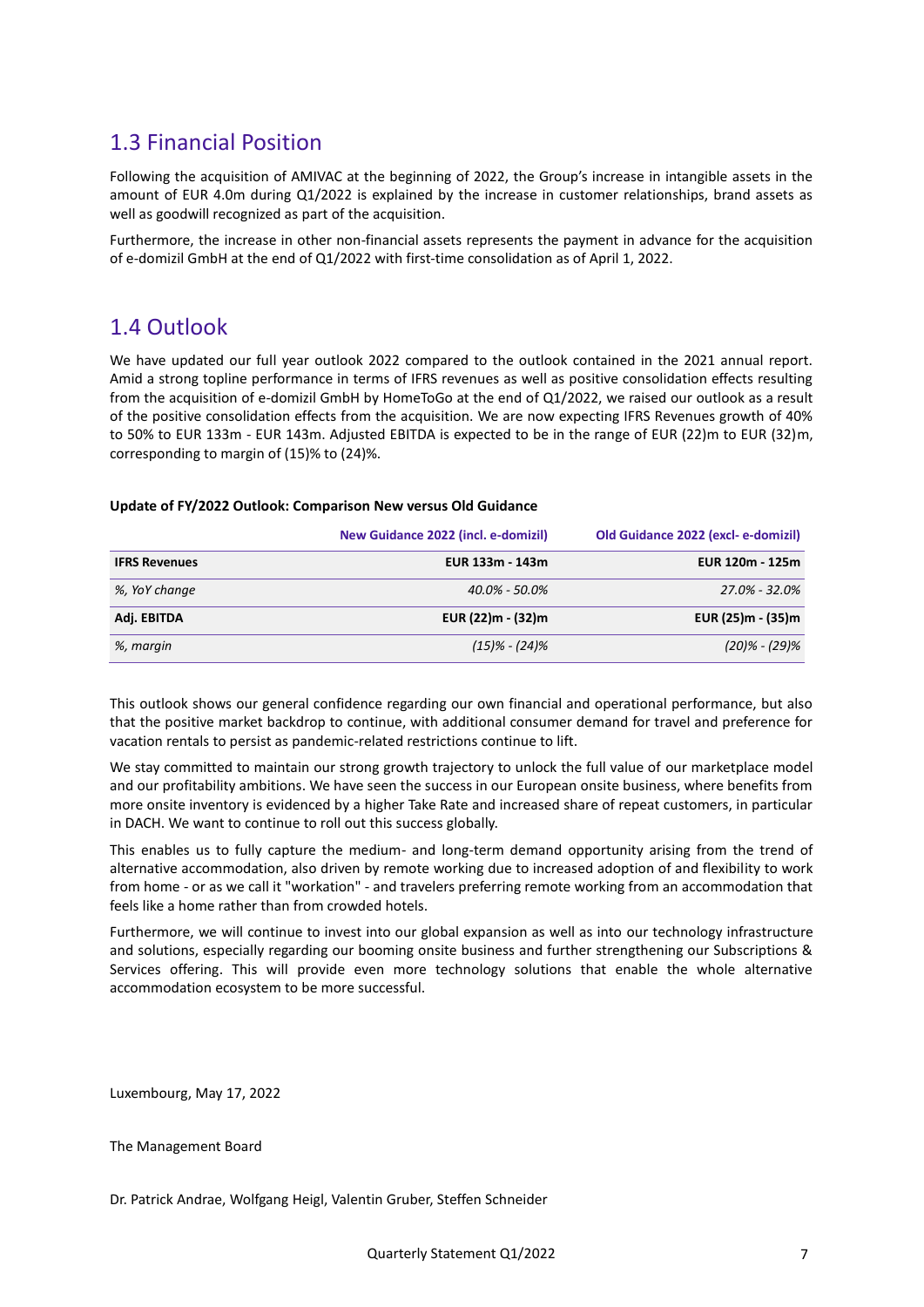# **2. Selected Financial Information**

## 2.1 Consolidated Statement of Profit or Loss and Other Comprehensive Income

| (in EUR thousands)                     | Q1/2022     | Q1/2021     | y/y Change  |
|----------------------------------------|-------------|-------------|-------------|
| <b>Revenues</b>                        | 18,864      | 9,510       | 98.4%       |
| Cost of revenues                       | (1,679)     | (743)       | $(125.8)\%$ |
| <b>Gross profit</b>                    | 17,185      | 8,767       | 96.0%       |
| Product development and operations     | (6, 521)    | (4, 483)    | $(45.5)\%$  |
| Marketing and sales                    | (32, 714)   | (20, 552)   | (59.2)%     |
| General and administrative             | (8,030)     | (4,926)     | $(63.0)\%$  |
| Other expenses                         | (23)        | (27)        | (15.7)%     |
| Other income                           | 639         | 578         | 10.4%       |
| <b>Profit (loss) from operations</b>   | (29, 465)   | (20, 643)   | (42.7)%     |
| Finance income                         | 3           |             | n.m.        |
| Finance costs                          | (582)       | (3, 134)    | (81.4)%     |
| Profit (loss) before tax               | (30, 044)   | (23, 777)   | (26.4)%     |
| Income taxes                           | (182)       | (28)        | n.m.        |
| Net profit (loss)                      | (30, 227)   | (23, 805)   | $(27.0)\%$  |
| Other comprehensive loss               | (25)        |             | n.m.        |
| <b>Total comprehensive loss</b>        | (30, 252)   | (23, 805)   | $(27.1)\%$  |
|                                        |             |             |             |
| Profit (loss) from operations          | (29, 465)   | (20, 643)   | (42.7)%     |
| Depreciation and amortization          | 1,367       | 979         | $(39.7)\%$  |
| Share-based payments expenses          | 5,005       | 3,582       | $(39.7)\%$  |
| <b>Adjusted EBITDA</b>                 | (23,093)    | (16,082)    | $(43.6)\%$  |
| One-off expenses                       | 775         | 161         | 380.7%      |
| Adjusted EBITDA excl. one-off expenses | (22, 318)   | (15, 921)   | $(40.2)\%$  |
| Adj. EBITDA margin                     | $(118.3)\%$ | $(167.4)\%$ | +49ppt      |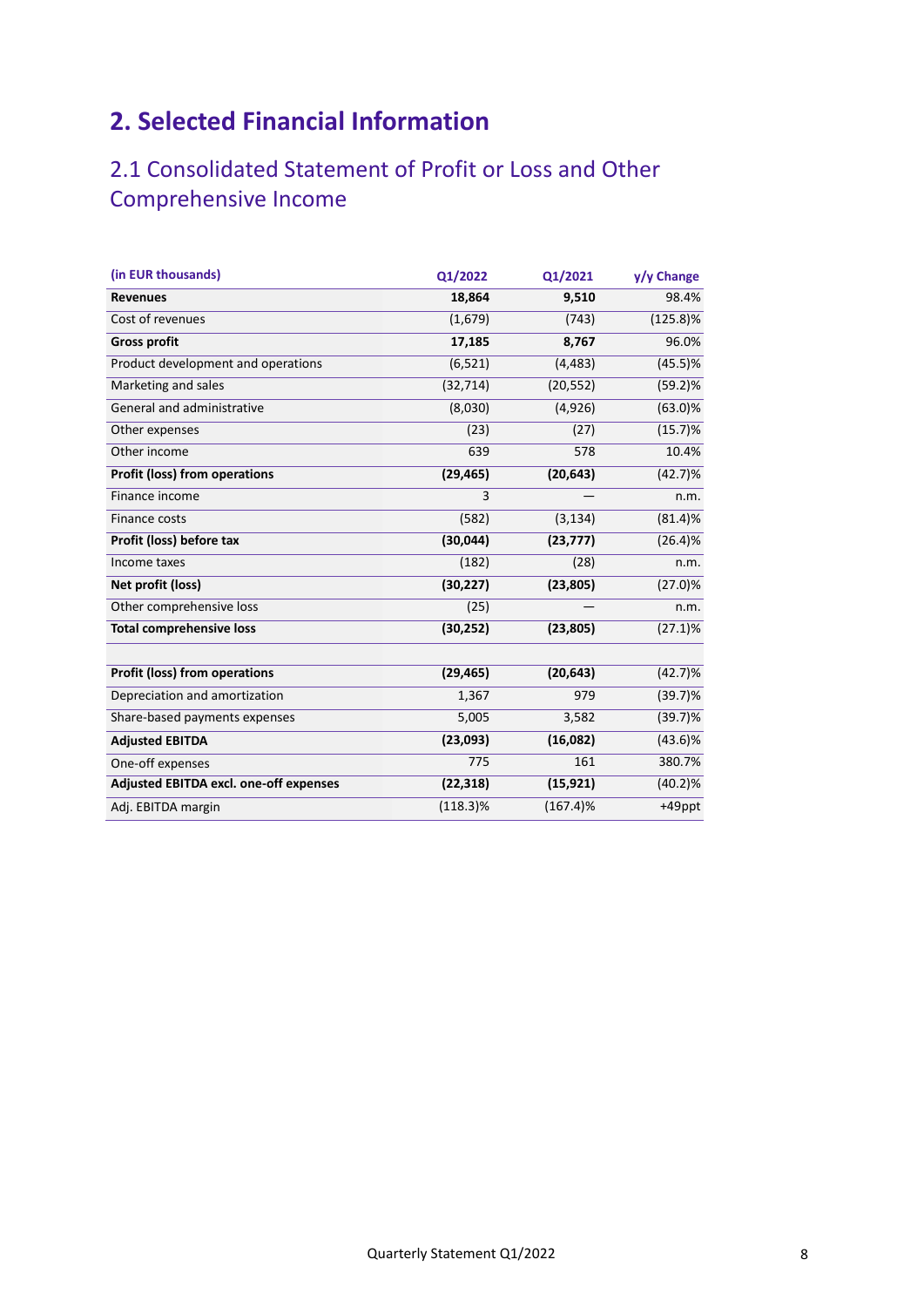# 2.2 Consolidated Statement of Financial Position

| <b>Assets</b>                                                  |               |              |
|----------------------------------------------------------------|---------------|--------------|
| (in EUR thousands)                                             | Mar 31, 2022  | Dec 31, 2021 |
| Intangible assets                                              | 65,381        | 61,360       |
| Property, plant and equipment                                  | 14,964        | 15,202       |
| Trade and other receivables (non-current)                      | 1,540         | 814          |
| Income tax receivables (non-current)                           | 69            | 79           |
| Other financial assets (non-current)                           | 47,683        | 8,249        |
| Other assets (non-current)                                     | 292           | 258          |
| <b>Non-current assets</b>                                      | 129,930       | 85,962       |
| Trade and other receivables (current)                          | 12,489        | 18,992       |
| Income tax receivables (current)                               | 80            | 79           |
| Other financial assets (current)                               | 101,684       | 101,960      |
| Other assets (current)                                         | 3,949         | 5,347        |
| Cash and cash equivalents                                      | 84,026        | 152,944      |
| <b>Current assets</b>                                          | 202,228       | 279,321      |
|                                                                |               |              |
| <b>Total assets</b>                                            | 332,158       | 365,284      |
| <b>Equity and liabilities</b>                                  |               |              |
| (in EUR thousands)                                             | Mar 31, 2022  | Dec 31, 2021 |
| Subscribed capital                                             | 2,441         | 2,441        |
| Capital reserves                                               | 509,354       | 508,963      |
| <b>Retained Earnings</b>                                       | (309, 671)    | (279, 444)   |
| Foreign currency translation reserve                           | (43)          | (18)         |
| Share-based payments reserve                                   | 72,833        | 68,745       |
| <b>Equity</b>                                                  | 274,914       | 300,687      |
| Borrowings (non-current)                                       | 8,510         | 9,371        |
| Other financial liabilities (non-current)                      | 12,839        | 12,954       |
| Provisions (non-current)                                       | 1,182         | 1,182        |
| Other liabilities (non-current)                                | 921           | 1,117        |
| Income tax liabilities (non-current)                           | 39            |              |
| Deferred tax liabilities                                       | 3,863         | 3,874        |
| <b>Non-current liabilities</b>                                 | 27,354        | 28,499       |
| Trade and other payables (current)                             | 11,872        | 15,395       |
| Borrowings (current)                                           | 2,959         | 3,007        |
| Other financial liabilities (current)                          |               |              |
| Provisions (current)                                           | 1,328         | 8,885        |
| Other liabilities (current)                                    | 105<br>13,233 | 108          |
|                                                                |               | 8,535        |
| Income tax liabilities (current)<br><b>Current liabilities</b> | 392<br>29,889 | 168          |
|                                                                |               | 36,098       |
| <b>Total liabilities</b>                                       | 57,243        | 64,596       |
| Total shareholder's equity and liabilities                     | 332,158       | 365,284      |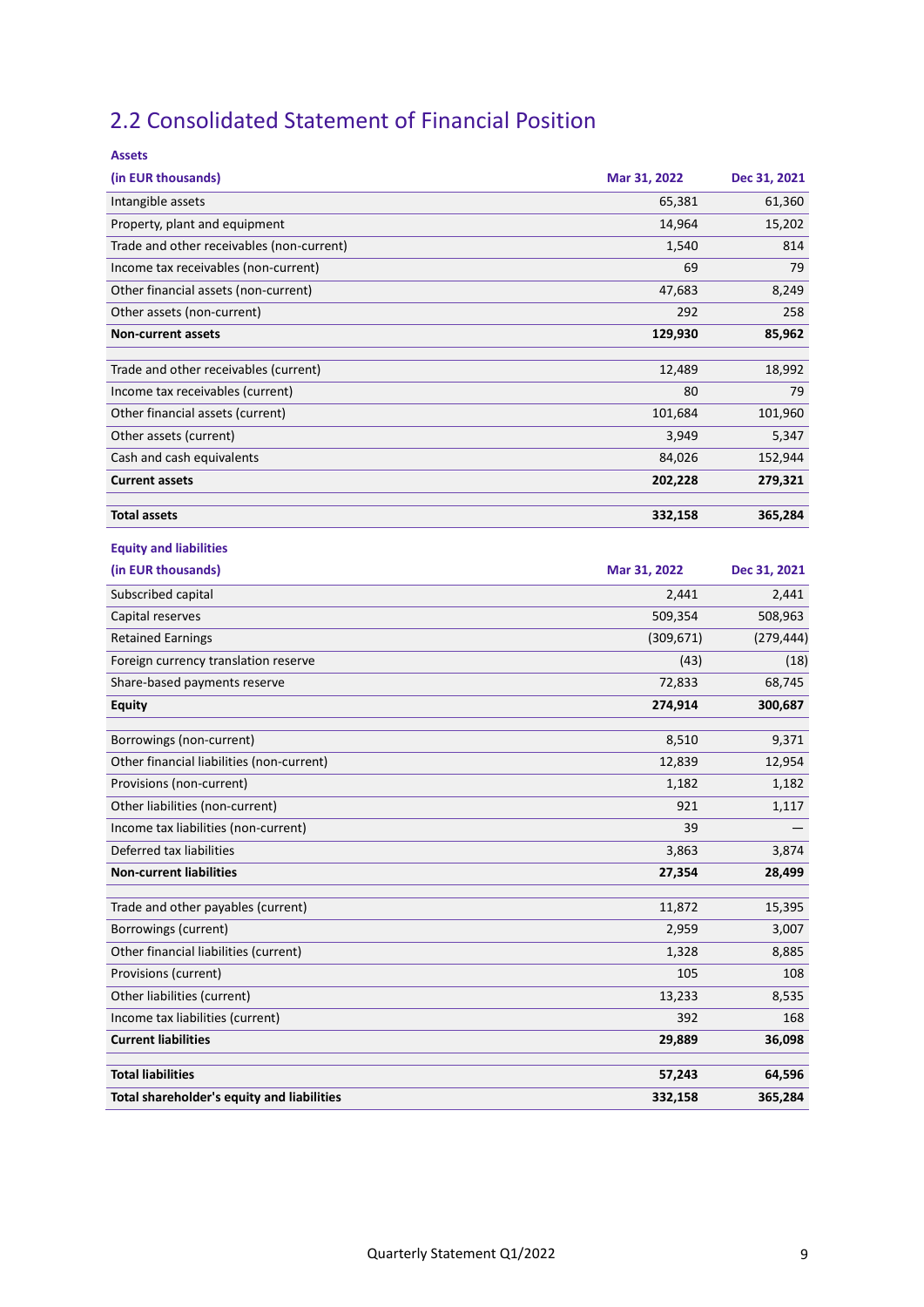## 2.3 Consolidated Statement of Cash Flow

The liquidity and financial development of HomeToGo are presented in the following statement of cash flows:

| (in EUR thousands)                                                | Q1/2022   | Q1/2021   |
|-------------------------------------------------------------------|-----------|-----------|
| Profit (loss) before income tax                                   | (30, 044) | (23, 777) |
| <b>Adjustments for:</b>                                           |           |           |
| Depreciation and amortization                                     | 1,367     | 979       |
| Non-cash employee benefits expense - share-based payments         | 5,005     | 3,582     |
| VSOP - Exercise tax settlement charge                             | (115)     |           |
| Finance costs - net                                               | 579       | 3,134     |
| Net exchange differences                                          | (667)     | (381)     |
| Change in operating assets and liabilities                        |           |           |
| (Increase) / Decrease in trade and other receivables              | 5,777     | (1, 171)  |
| (Increase) / Decrease in other financial assets                   | 70        | (285)     |
| (Increase) / Decrease in other assets                             | 1,581     | 1,724     |
| Increase / (Decrease) in trade and other payables                 | (3, 523)  | 3,060     |
| Increase / (Decrease) in other financial liabilities              | (2, 556)  | 36        |
| Increase / (Decrease) in other liabilities                        | 2,864     | (2, 240)  |
| Increase / (Decrease) in provisions                               | (3)       | 1,623     |
| Cash generated from operations                                    | (19,666)  | (13, 716) |
| Interest and other finance cost paid (-)                          | (222)     | (143)     |
| Net cash used in operating activities                             | (19, 889) | (13, 860) |
| Payment for acquisition of subsidiary, net of cash acquired       | (47, 465) | (13, 236) |
| Payments for property, plant and equipment                        | (144)     | (57)      |
| Payments for internally generated assets                          | (314)     | (227)     |
| Net cash used in investing activities                             | (47, 923) | (13, 521) |
| Proceeds from borrowings and convertible loans                    |           | 36,955    |
| Repayments of borrowings and convertible loans including interest | (1, 149)  | (375)     |
| Principal elements of lease payments                              | (186)     | (231)     |
| Net cash provided by financing activities                         | (1, 335)  | 36,349    |
| Net increase (decrease) in cash and cash equivalents              | (69, 146) | 8,969     |
| Cash and cash equivalents at the beginning of the period          | 152,944   | 36,237    |
| Effects of exchange rate changes on cash and cash equivalents     | 228       | 419       |
| Cash and cash equivalents at end of the period                    | 84,026    | 45,625    |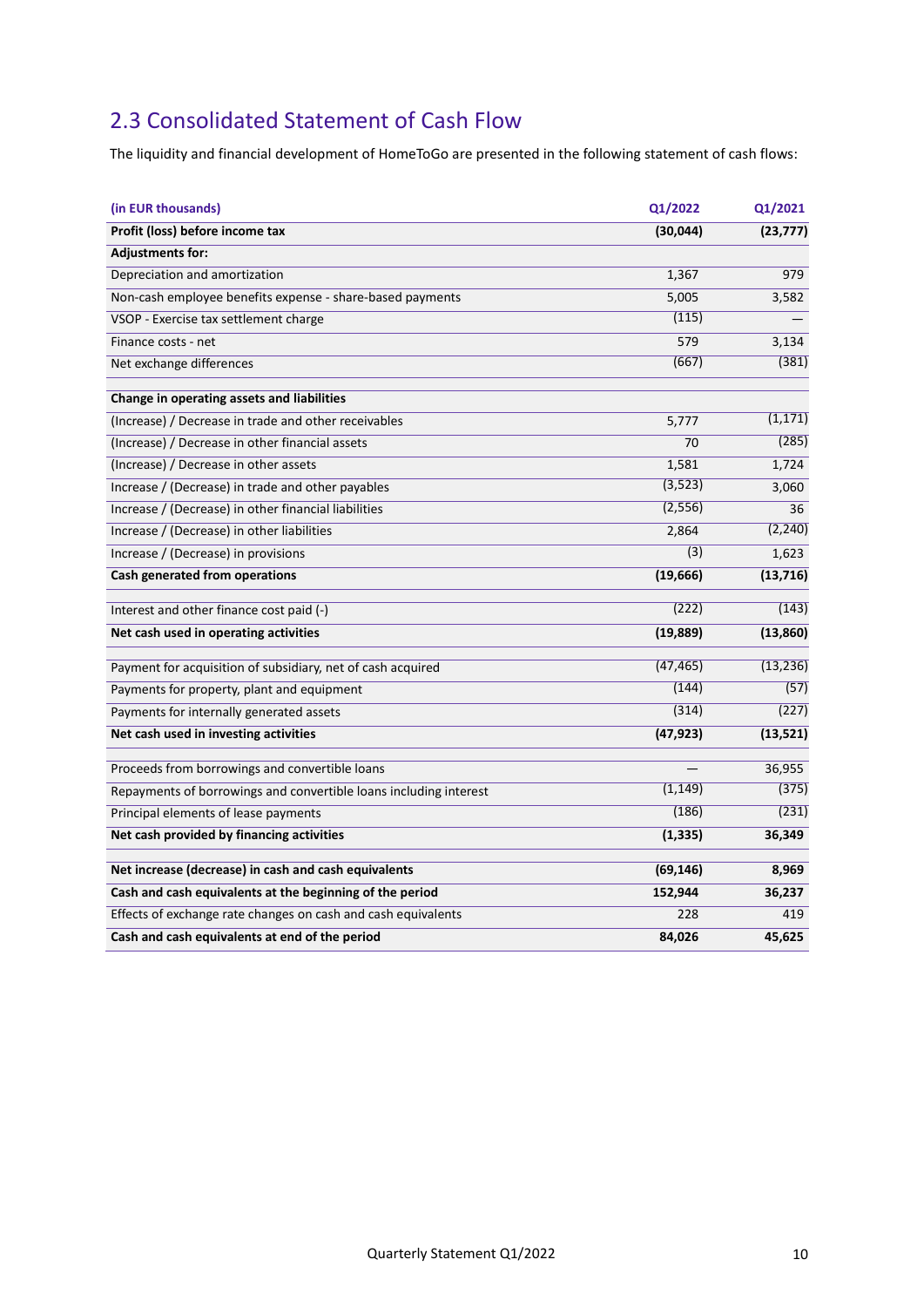# 2.4 Statement of Changes in Equity

|                                       |                           |                          |                          | Share-based      | <b>Foreign currency</b> | <b>Total shareholders'</b> |
|---------------------------------------|---------------------------|--------------------------|--------------------------|------------------|-------------------------|----------------------------|
| (in EUR thousands)                    | <b>Subscribed capital</b> | <b>Capital reserves</b>  | <b>Retained earnings</b> | payments reserve | translation reserve     | equity                     |
| As of Jan 1, 2021                     | 93                        | 113,280                  | (112, 656)               | 22,148           |                         | 22,865                     |
| Profit/loss for the year              |                           |                          | (23, 805)                |                  |                         | (23, 805)                  |
| Total comprehensive loss for the year |                           |                          | (23, 805)                | –                |                         | (23, 805)                  |
| Share based compensation              |                           | $\overline{\phantom{0}}$ |                          | 3,582            | —                       | 3,582                      |
| As of Mar 31, 2021                    | 93                        | 113,280                  | (136, 461)               | 25,730           |                         | 2,642                      |
|                                       |                           |                          |                          |                  |                         |                            |
| As of Jan 1, 2022                     | 2,441                     | 508,963                  | (279, 445)               | 68,745           | (18)                    | 300,687                    |
| Profit/loss for the year              | —                         | $-$                      | (30, 227)                | —                | —                       | (30, 227)                  |
| Other comprehensive income            |                           | $\overline{\phantom{0}}$ |                          | —                | (25)                    | (25)                       |
| Total comprehensive loss for the year | –                         |                          | (30, 227)                | –                | (25)                    | (30, 252)                  |
| Share based compensation              | —                         | 390                      |                          | 4,089            | —                       | 4,479                      |
| As of Mar 31, 2022                    | 2,441                     | 509,354                  | (309, 671)               | 72,833           | (43)                    | 274,914                    |